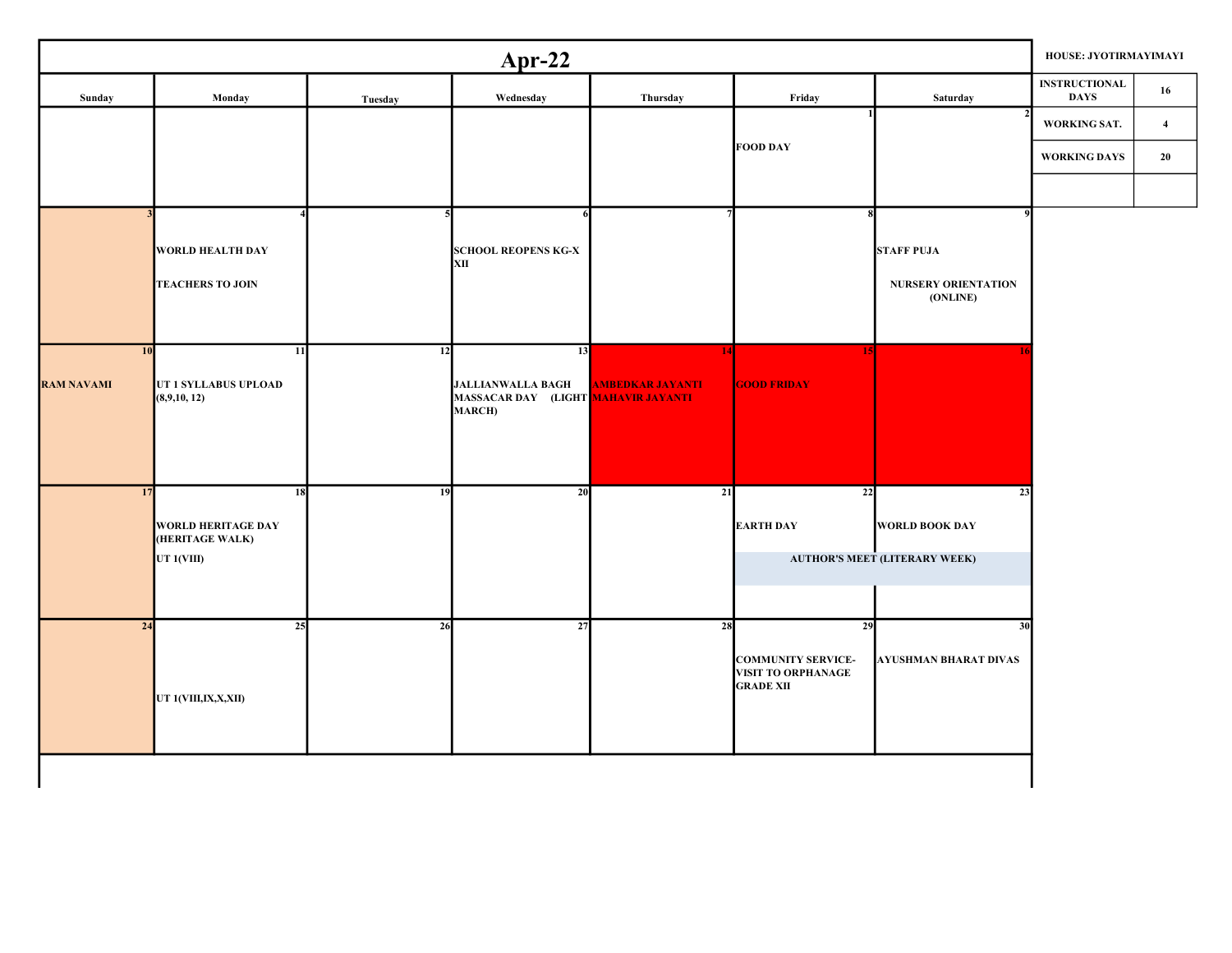|                                                         |                                                                 |                                                                            | $May-22$     |                                           |                                                                                                     |                                                                | HOUSE: CHINMAYI                     |              |
|---------------------------------------------------------|-----------------------------------------------------------------|----------------------------------------------------------------------------|--------------|-------------------------------------------|-----------------------------------------------------------------------------------------------------|----------------------------------------------------------------|-------------------------------------|--------------|
| Sunday                                                  | Monday                                                          | Tuesday                                                                    | Wednesday    | Thursday                                  | Friday                                                                                              | Saturday                                                       | <b>INSTRUCTIONAL</b><br><b>DAYS</b> | 18           |
| <b>LABOUR DAY</b>                                       |                                                                 | <b>WORLD PRESS FREEDOM</b>                                                 |              |                                           |                                                                                                     |                                                                | WORKING SAT.                        | $\mathbf{3}$ |
|                                                         | UT 1(VIII,IX,X,XII)                                             | <b>DAY ID-UL-FITR</b>                                                      |              |                                           |                                                                                                     |                                                                | <b>WORKING DAYS</b>                 | 21           |
|                                                         |                                                                 |                                                                            |              | FA (I-VII)                                |                                                                                                     |                                                                |                                     |              |
| <b>MOTHER'S DAY</b><br><b>RABINDRANATH</b><br>TAXZANITE | <b>MAHARANA PRATAP'S</b><br><b>B'DAY</b><br>UT 1(VIII,IX,X,XII) | 10                                                                         | 11           | $\overline{12}$<br><b>WORLD NURSE DAY</b> | 13<br><b>JR. INVESTITURE</b><br><b>CEREMONY</b>                                                     |                                                                |                                     |              |
|                                                         |                                                                 |                                                                            | $FA (I-VII)$ |                                           |                                                                                                     |                                                                |                                     |              |
| 15<br><b>ARMED</b><br><b>FORCE DAY</b>                  | <b>BUDHA PURNIMA</b>                                            | 17<br><b>WORLD TELE</b><br><b>COMMUNICATION DAY</b><br>UT 1(VIII,IX,X,XII) | 18           | 19<br><b>AMRITA FEST</b>                  | 20<br><b>AMRITA FEST</b><br><b>LITERARY</b><br>LWD (NUR-V)                                          | 21<br><b>AMRITA FEST</b><br>PTM (NUR-IV)<br><b>SAFETY WALK</b> |                                     |              |
| 22                                                      | 23<br>UT 1(VIII,IX,X,XII)                                       | 24                                                                         | 25           | 26                                        | 27<br><b>CPMMUNITY SERVICE-</b><br><b>FOSTER A SHELTER</b><br><b>ANIMAL CLASS X</b><br>LWD (VI-XII) | 28<br>PTM(V-XII)<br>UT-2 SYLLABUS UPLOAD                       |                                     |              |
| 29<br><b>SUMMER VACATION<br/>BEGINS</b>                 | 30                                                              | 31<br><b>AHILYABAI HOLKAR</b>                                              |              |                                           |                                                                                                     |                                                                |                                     |              |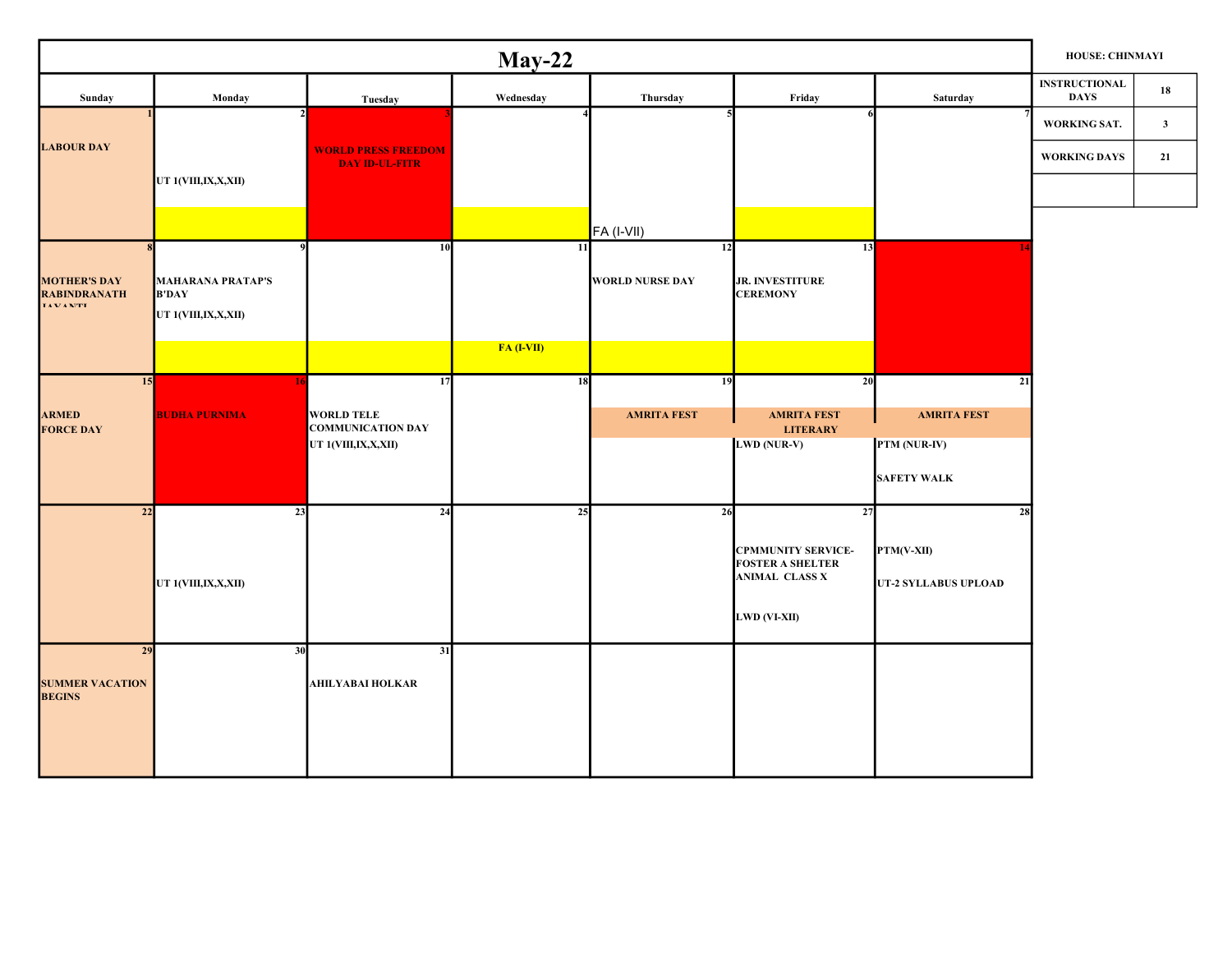|                          |        | HOUSE: AMRITAMAYI                       |                                          |          |        |                             |                                                   |                |
|--------------------------|--------|-----------------------------------------|------------------------------------------|----------|--------|-----------------------------|---------------------------------------------------|----------------|
| Sunday                   | Monday | Tuesday                                 | Wednesday                                | Thursday | Friday | Saturday                    | $\operatorname{GRADE}$ I-VIII                     |                |
|                          |        |                                         |                                          |          |        |                             | <b>NON</b><br><b>INSTRUCTIONAL</b><br><b>DAYS</b> | $\overline{2}$ |
|                          |        |                                         |                                          |          |        |                             | WORKING SAT.                                      | $\mathbf{2}$   |
|                          |        |                                         |                                          |          |        |                             | WORKING DAYS                                      | $\overline{4}$ |
|                          |        |                                         |                                          |          |        |                             |                                                   |                |
|                          |        |                                         |                                          |          | 10     | 11                          |                                                   |                |
| WORLD<br>ENVIRONMENT DAY |        |                                         | WORLD OCEAN DAY                          |          |        |                             |                                                   |                |
|                          |        |                                         |                                          |          |        |                             |                                                   |                |
|                          |        |                                         |                                          |          |        |                             |                                                   |                |
| 12                       | 13     | 14                                      | 15                                       | 16       | 17     | 18                          |                                                   |                |
|                          |        |                                         |                                          |          |        | <b>APTITUDE TEST</b>        |                                                   |                |
|                          |        |                                         |                                          |          |        |                             |                                                   |                |
|                          |        |                                         |                                          |          |        |                             |                                                   |                |
| 19                       | 20     | 21                                      | 22                                       | 23       | 24     | 25                          |                                                   |                |
| <b>FATHER'S DAY</b>      |        | WORLD MUSIC DAY INT.<br><b>YOGA DAY</b> |                                          |          |        | <b>STAFF PUJA(MAY-JUNE)</b> |                                                   |                |
|                          |        |                                         |                                          |          |        |                             |                                                   |                |
|                          |        |                                         |                                          |          |        |                             |                                                   |                |
| 26                       | 27     | 28                                      | 29                                       | 30       |        |                             |                                                   |                |
|                          |        |                                         | <b>REOPENING FOR</b><br><b>TEACHER'S</b> |          |        |                             |                                                   |                |
|                          |        |                                         |                                          |          |        |                             |                                                   |                |
|                          |        |                                         |                                          |          |        |                             |                                                   |                |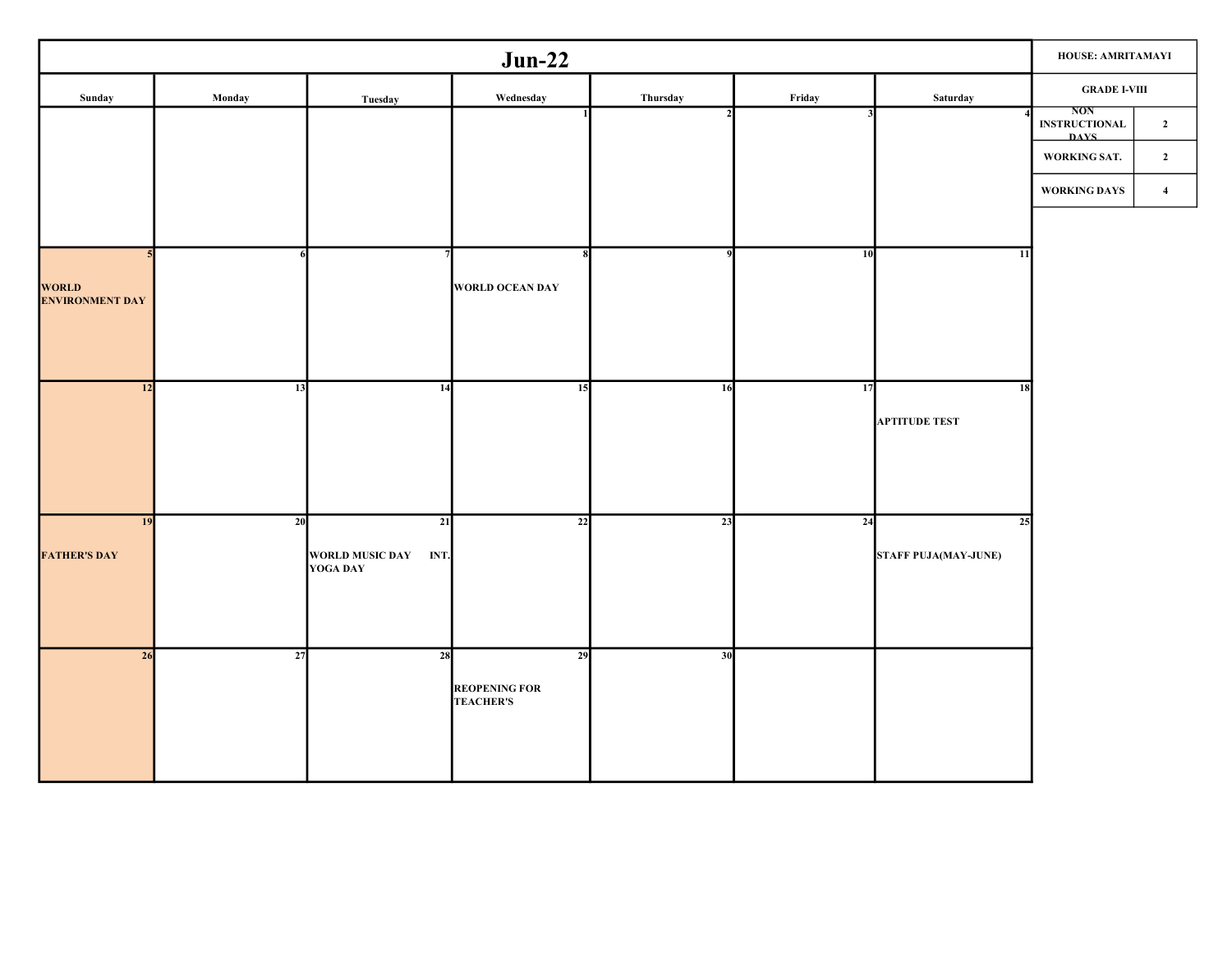|                   |                               |                                   | $Jul-22$                                           |                                                |                                                  |                     |                                     |                |
|-------------------|-------------------------------|-----------------------------------|----------------------------------------------------|------------------------------------------------|--------------------------------------------------|---------------------|-------------------------------------|----------------|
| Sunday            | Monday                        | Tuesday                           | Wednesday                                          | Thursday                                       | Friday                                           | Saturday            | HOUSE: ANANDMAYI                    |                |
|                   |                               |                                   |                                                    |                                                |                                                  |                     | <b>GRADE VI-XII</b>                 |                |
|                   |                               |                                   |                                                    |                                                |                                                  | <b>DOCTOR'S DAY</b> | <b>INSTRUCTIONAL</b><br><b>DAYS</b> | 20             |
|                   |                               |                                   |                                                    |                                                |                                                  |                     | WORKING SAT.                        | $\overline{4}$ |
|                   |                               |                                   |                                                    |                                                | $\mathbf{R}$                                     |                     | <b>WORKING DAYS</b>                 | 24             |
|                   | <b>SESSION BEGINS NUR-XII</b> |                                   |                                                    |                                                |                                                  |                     |                                     |                |
|                   |                               |                                   |                                                    |                                                |                                                  |                     |                                     |                |
|                   |                               |                                   |                                                    |                                                |                                                  |                     |                                     |                |
| 10                | 11                            | 12                                | 13                                                 | 14                                             | 15                                               | 16                  |                                     |                |
| <b>ID-UL-ZUHA</b> | <b>WORLD POPULATION DAY</b>   |                                   | <b>GURU PURNIMA (II-VI) IN</b><br><b>CLASSROOM</b> |                                                | SR. INVESTITURE<br><b>CEREMONY</b>               |                     |                                     |                |
|                   |                               |                                   |                                                    |                                                |                                                  |                     |                                     |                |
|                   |                               |                                   |                                                    |                                                |                                                  | <b>SAFETY WALK</b>  |                                     |                |
| 17                | 18                            | 19                                | 20                                                 | 21                                             | 22                                               | 23                  |                                     |                |
|                   | UT-2 (3-10, 12)               |                                   |                                                    |                                                |                                                  | <b>STAFF PUJA</b>   |                                     |                |
|                   |                               |                                   |                                                    |                                                |                                                  |                     |                                     |                |
|                   |                               |                                   |                                                    |                                                |                                                  |                     |                                     |                |
| 24                | 25                            | 26                                | 27                                                 | 28                                             | 29                                               | 30                  |                                     |                |
|                   |                               | <b>KARGIL DIVAS</b>               | DR. APJ ABDUL KALAM<br><b>B'DAY</b>                | <b>WORLD NATURE</b><br><b>CONSERVATION DAY</b> | <b>COMMUNITY SERVICE</b><br>VISIT TO AN OLD HOME |                     |                                     |                |
|                   | UT-2 (3-10, 12)               | VISIT TO WAR MEMORIAL<br>$(VI-X)$ | <b>VISIT TO KALAM</b><br>MUSEUM (III-V)            |                                                | CT ACC VT<br>$UT-2(6-8)$                         |                     |                                     |                |
|                   |                               |                                   |                                                    | <b>EVACUATION DRILL</b>                        |                                                  |                     |                                     |                |
| 31                |                               |                                   |                                                    |                                                |                                                  |                     |                                     |                |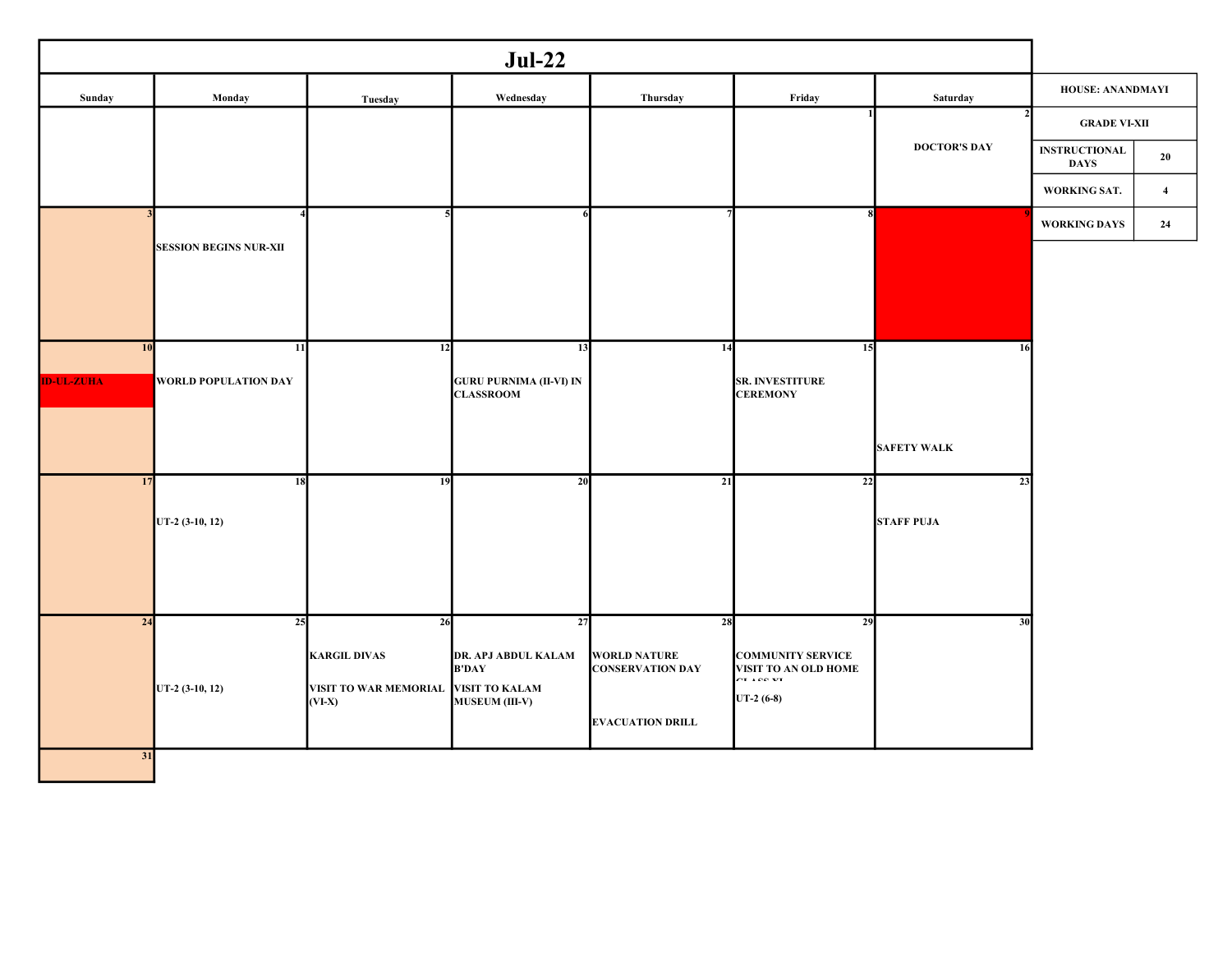|                 |                             |                            | <b>Aug-22</b>           |                                   |                                                                     |                                                 |                                     |              |
|-----------------|-----------------------------|----------------------------|-------------------------|-----------------------------------|---------------------------------------------------------------------|-------------------------------------------------|-------------------------------------|--------------|
| Sunday          | Monday                      | Tuesday                    | Wednesday               | Thursday                          | Friday                                                              | Saturday                                        | HOUSE: AMRITAMAYI                   |              |
|                 |                             |                            |                         |                                   |                                                                     | 6                                               | <b>INSTRUCTIONAL</b><br><b>DAYS</b> | 19           |
|                 | <b>LOKMANYA TILAK B'DAY</b> |                            |                         |                                   |                                                                     | <b>HIROSHIMA DAY</b>                            | WORKING SAT.                        | $\mathbf{3}$ |
|                 | UT-2 (SANSKRIT)(VI-VIII)    |                            |                         |                                   |                                                                     |                                                 | <b>WORKING DAYS</b>                 | 22           |
|                 |                             |                            |                         |                                   |                                                                     |                                                 |                                     |              |
|                 | $\boldsymbol{\mathsf{R}}$   |                            | 10                      | 1                                 | 12                                                                  | 13                                              |                                     |              |
|                 | UT-2 (3-10, XII)            | <b>QUIT INDIA MOVEMENT</b> |                         |                                   | <b>SANSKRIT DIVAS</b>                                               | <b>WORKING DAY (Students &amp;</b><br>teachers) |                                     |              |
|                 |                             | <b>MUHARRAM</b>            |                         | <b>RAKSHA BANDHAN</b>             | <b>NUR-II,XI-XII</b>                                                | III-VIII                                        |                                     |              |
|                 |                             |                            |                         |                                   |                                                                     | <b>SAFETY WALK</b>                              |                                     |              |
| 14              |                             | 16                         | 17                      | 18                                |                                                                     | 20                                              |                                     |              |
|                 |                             | UT-2 (6-10, 12)            |                         | AMRITA KALA SANGAM                | <b>WORLD PHOTOGRAPHY</b>                                            | PTM (III-XII) TO BE DONE IN                     |                                     |              |
|                 | <b>INDEPENDENCE DAY</b>     |                            |                         |                                   | <b>DAY</b><br><b>JANAMASHTAMI</b>                                   | <b>TWO SLOTS</b>                                |                                     |              |
|                 |                             |                            |                         |                                   |                                                                     |                                                 |                                     |              |
| $\overline{21}$ |                             | 23                         | 24                      | 25                                |                                                                     |                                                 |                                     |              |
|                 | 22                          |                            |                         |                                   | 26                                                                  |                                                 |                                     |              |
|                 |                             |                            |                         |                                   | <b>COMMUNITY SERVICE-</b><br>AMALABHARATAM(CLEA<br>ME IMPOC IMBIUDY |                                                 |                                     |              |
|                 |                             |                            |                         |                                   |                                                                     |                                                 |                                     |              |
|                 |                             |                            |                         | <b>REVISION BEGINS FOR TERM 1</b> |                                                                     |                                                 |                                     |              |
| 28              | 29                          | 30                         | 31                      |                                   |                                                                     |                                                 |                                     |              |
|                 | <b>NATIONAL SPORTS DAY</b>  |                            | <b>GANESH CHATURTHI</b> |                                   |                                                                     |                                                 |                                     |              |
|                 |                             |                            | TERM 1 EXAM SKT V-VIII  |                                   |                                                                     |                                                 |                                     |              |
|                 |                             |                            |                         |                                   |                                                                     |                                                 |                                     |              |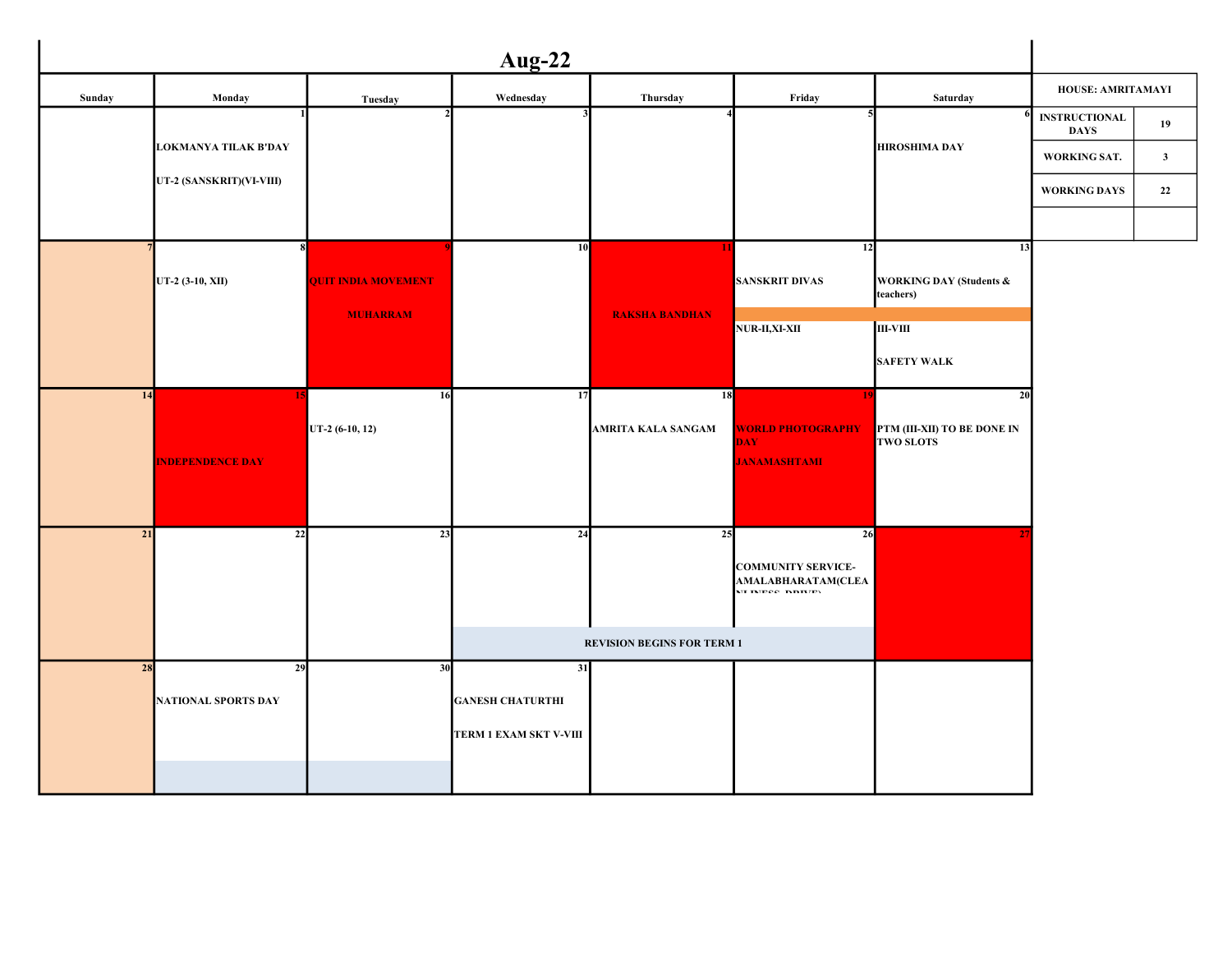| $Sep-22$ |                                    |                                                                                                                                                            |                          |                                               |                                                                                |                          |                                     |              |  |  |
|----------|------------------------------------|------------------------------------------------------------------------------------------------------------------------------------------------------------|--------------------------|-----------------------------------------------|--------------------------------------------------------------------------------|--------------------------|-------------------------------------|--------------|--|--|
| Sunday   | Monday                             | Tuesday                                                                                                                                                    | Wednesday                | Thursday                                      | Friday                                                                         | Saturday                 | HOUSE: JYOTIRMAYIMAYI               |              |  |  |
|          |                                    |                                                                                                                                                            |                          |                                               |                                                                                |                          | <b>INSTRUCTIONAL</b><br><b>DAYS</b> | 22           |  |  |
|          |                                    |                                                                                                                                                            |                          |                                               |                                                                                |                          | WORKING SAT.                        | $\mathbf{3}$ |  |  |
|          |                                    |                                                                                                                                                            |                          |                                               | <b>EVACUATION DRILL</b>                                                        |                          | <b>WORKING DAYS</b>                 | 25           |  |  |
|          |                                    |                                                                                                                                                            |                          |                                               |                                                                                |                          |                                     |              |  |  |
|          | <b>TEACHER'S DAY</b><br>PL         | PL                                                                                                                                                         | <b>TERM 1 III-VIII</b>   | ONAM CELEBRATION<br><b>WORLD LITERACY DAY</b> | q<br>TERM 1(IX-XII)                                                            | 10                       |                                     |              |  |  |
| 11       | 12<br><b>TERM 1 III-VIII</b>       | 13<br>TERM 1(IX-XII)                                                                                                                                       | 14<br><b>HINDI DIVAS</b> | 15<br><b>TERM 1 III-VIII</b>                  | 16<br>TERM 1(IX-XII) ends                                                      | 17<br><b>SAFETY WALK</b> |                                     |              |  |  |
| 18       | 19<br><b>TERM 1 III-VIII</b>       | 20<br>TERM 1(IX-XII)                                                                                                                                       | 21                       | 22<br><b>TERM 1 III-VIII</b>                  | 23<br>TERM 1(IX-XII)                                                           | 24                       |                                     |              |  |  |
| 25       | 26<br><b>TERM 2 SESSION BEGINS</b> | 27<br><b>WORLD TOURISM DAY</b><br><b>AMMA'S B'DAY</b><br><b>CELEBRATION</b><br><b>DONATE QUILTS TO THE</b><br><b>DAILY WAGE LABOUR</b><br>GUL LEE VILVIIIV | 28                       | 29<br><b>WORLD HEART DAY</b>                  | 30<br><b>COMMUNITY SERVICE</b><br><b>FOSTER A BIRD SHELTER</b><br>OT A OO XIIT |                          |                                     |              |  |  |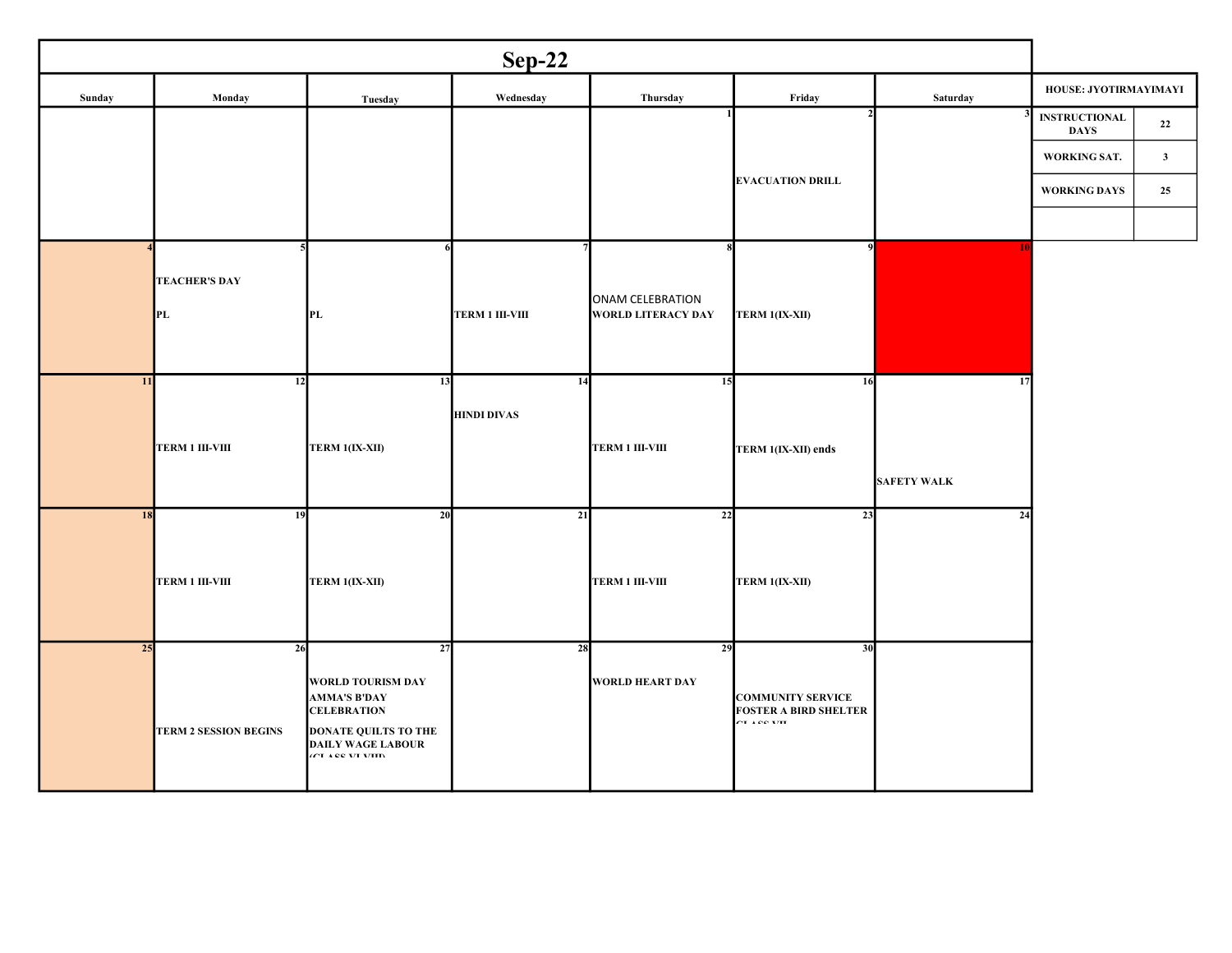|                                                   |               |                     | <b>Oct-22</b>  |                                |                                                 |                            |                                     |              |
|---------------------------------------------------|---------------|---------------------|----------------|--------------------------------|-------------------------------------------------|----------------------------|-------------------------------------|--------------|
| Sunday                                            | Monday        | Tuesday             | Wednesday      | Thursday                       | Friday                                          | Saturday                   | HOUSE: CHINMAYI                     |              |
|                                                   |               |                     |                |                                |                                                 |                            | <b>INSTRUCTIONAL</b><br><b>DAYS</b> | 14           |
|                                                   |               |                     |                |                                |                                                 |                            | WORKING SAT.                        | $\mathbf{5}$ |
|                                                   |               |                     |                |                                |                                                 |                            | <b>WORKING DAYS</b>                 | 19           |
|                                                   |               |                     |                |                                |                                                 |                            |                                     |              |
| <b>GANDHI JAYANTI</b>                             |               | <b>AUTUMN BREAK</b> |                |                                | <b>EDUCATIONAL TRIP IX-XII</b>                  | <b>INDIAN AIRFORCE DAY</b> |                                     |              |
|                                                   |               |                     |                |                                |                                                 |                            |                                     |              |
|                                                   |               |                     |                |                                |                                                 |                            |                                     |              |
|                                                   | 10            | 11                  | 12             |                                | 14                                              | 15                         |                                     |              |
| <b>ID-E-MILAD</b>                                 |               |                     |                | <b>KARWA CHAUTH</b>            | <b>COMMUNITY SERVICE-</b>                       |                            |                                     |              |
| VALMIKI JAYANTI                                   |               |                     |                |                                | PRAYAS (JUVENILE AID<br><b>CENTER) CLASS VI</b> |                            |                                     |              |
|                                                   |               |                     |                |                                |                                                 | PTM (VII-XII)              |                                     |              |
| 16                                                | 17            | 18                  | 19             | 20                             | 21                                              | <b>SAFETY WALK</b><br> 22  |                                     |              |
| <b>WORLD FOOD DAY</b>                             |               |                     |                |                                | <b>CRAFT BAZAR</b>                              |                            |                                     |              |
|                                                   |               |                     |                |                                | <b>AMRITA FEST ART&amp; AESTHETICS</b>          |                            |                                     |              |
|                                                   |               |                     |                | $NUR-II$                       | $\textbf{III-VIII}$                             | $IX-XII$                   |                                     |              |
|                                                   |               |                     |                | UT-3 SYLLABUS<br><b>UPLOAD</b> |                                                 | PTM (III-VI)               |                                     |              |
| 23                                                | 24            |                     | 2 <sub>0</sub> | 27                             | 28                                              | 29                         |                                     |              |
| <b>KKITHUR</b><br><b>CHENNAMMA B'DAY</b>          | <b>DIWALI</b> |                     | <b>BHAIDUJ</b> |                                | <b>EDUCATIONAL TRIP CLASS VI-VIII</b>           |                            |                                     |              |
|                                                   |               |                     |                |                                |                                                 |                            |                                     |              |
|                                                   |               |                     |                |                                |                                                 |                            |                                     |              |
| 30                                                | 31            |                     |                |                                |                                                 |                            |                                     |              |
| <b>NATIONAL UNITY</b><br><b>DAY (SARDAR PATEL</b> |               |                     |                |                                |                                                 |                            |                                     |              |
| <b>B'DAY</b> )<br><b>CHHAT PUJA</b>               |               |                     |                |                                |                                                 |                            |                                     |              |
|                                                   |               |                     |                |                                |                                                 |                            |                                     |              |
|                                                   |               |                     |                |                                |                                                 |                            |                                     |              |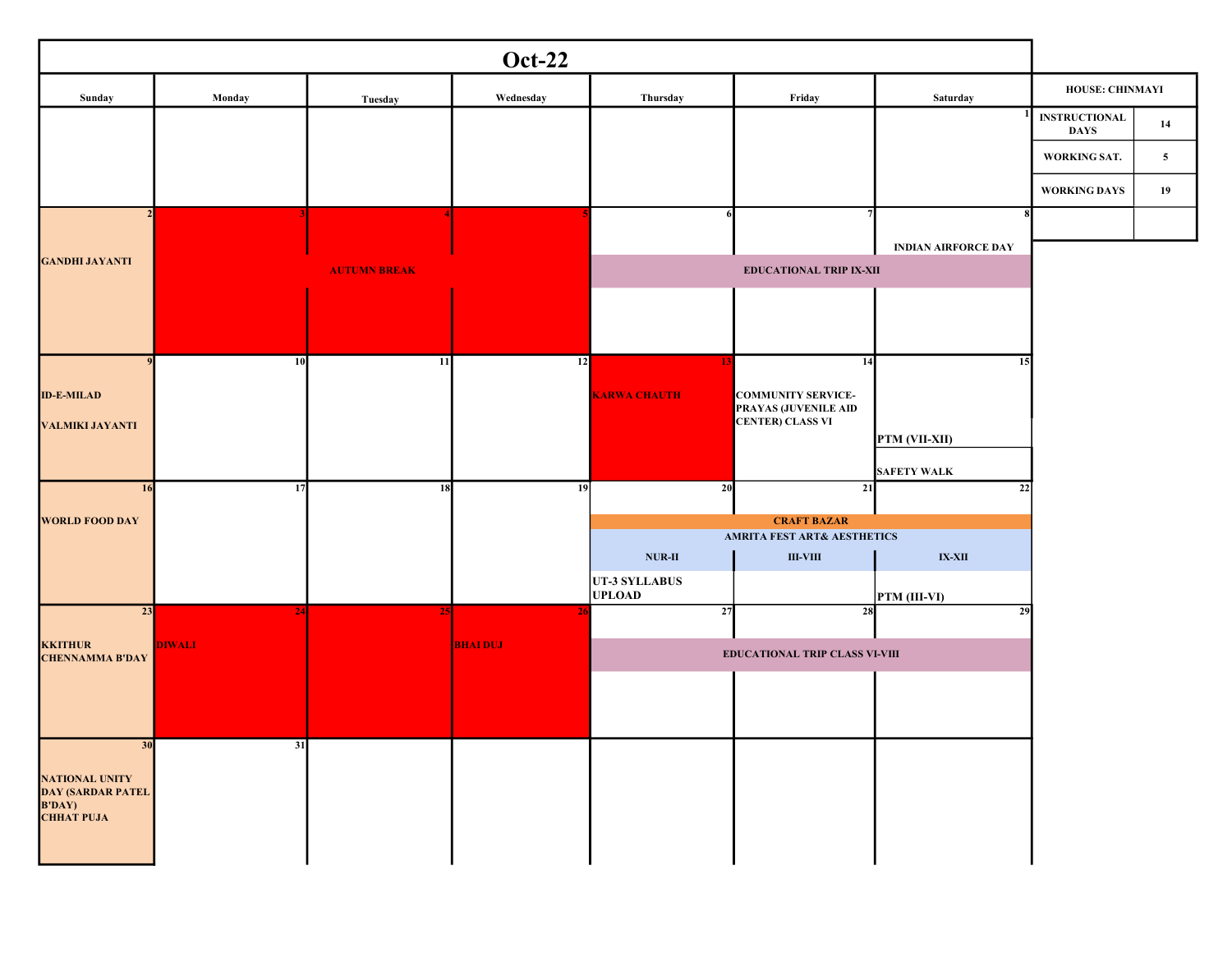|        |                                                   |                         | $Nov-22$              |                    |                            |                                                                            |                                     |              |
|--------|---------------------------------------------------|-------------------------|-----------------------|--------------------|----------------------------|----------------------------------------------------------------------------|-------------------------------------|--------------|
| Sunday | Monday                                            | Tuesday                 | Wednesday             | Thursday           | Friday                     | Saturday                                                                   | HOUSE: AMRITAMAYI                   |              |
|        |                                                   |                         |                       |                    |                            |                                                                            | <b>INSTRUCTIONAL</b><br><b>DAYS</b> | 21           |
|        |                                                   |                         | <b>WORLD AIDS DAY</b> |                    | <b>INDIAN NAVY DAY</b>     |                                                                            | WORKING SAT.                        | $\mathbf{3}$ |
|        |                                                   |                         |                       |                    | UT-3/FA BEGINS             |                                                                            | WORKING DAYS                        | 24           |
|        |                                                   |                         |                       |                    |                            |                                                                            |                                     |              |
|        |                                                   |                         |                       | 10                 | 11                         | 17                                                                         |                                     |              |
|        |                                                   | <b>GURU NANAK B'DAY</b> |                       |                    |                            |                                                                            |                                     |              |
|        |                                                   |                         |                       |                    |                            |                                                                            |                                     |              |
|        |                                                   |                         |                       |                    |                            |                                                                            |                                     |              |
| 13     | 14                                                | 15                      | 16                    | 17                 | 18                         | 19                                                                         |                                     |              |
|        | <b>CHILDREN'S DAY</b><br>UT 4 SYLLABUS UPLOAD (3- |                         |                       |                    | <b>UT-3/FA ENDS</b>        | <b>RANI LAXMIBAI'S B'DAY</b>                                               |                                     |              |
|        | 12)                                               |                         |                       |                    | <b>EVACUATION DRILL</b>    | <b>SAFETY WALK</b>                                                         |                                     |              |
| 20     | 21                                                | 22                      | 23                    | 24                 | 25                         | 26                                                                         |                                     |              |
|        |                                                   |                         |                       |                    |                            | <b>NATIONAL MILK DAY</b><br>VISIT TO MOTHER DAIRY VII-                     |                                     |              |
|        | UT-3 (IX,XI)                                      |                         |                       |                    | AMRITA FEST PERFORMING ART | <b>A7TTT</b><br><b>SAMVIDHAN DIVAS (INDIAN</b><br><b>CONSTITUTION DAY)</b> |                                     |              |
|        |                                                   |                         |                       | <b>GRADE VI-XI</b> | <b>GRADE I-V</b>           |                                                                            |                                     |              |
| 27     | 28                                                | 29                      | 30                    |                    |                            |                                                                            |                                     |              |
|        |                                                   |                         | <b>COMPUTER DAY</b>   |                    |                            |                                                                            |                                     |              |
|        | UT-4 (3-8), UT-3 (IX),<br>UT-2 $(XI)$             |                         | <b>TECHATHON</b>      |                    |                            |                                                                            |                                     |              |
|        |                                                   |                         |                       |                    |                            |                                                                            |                                     |              |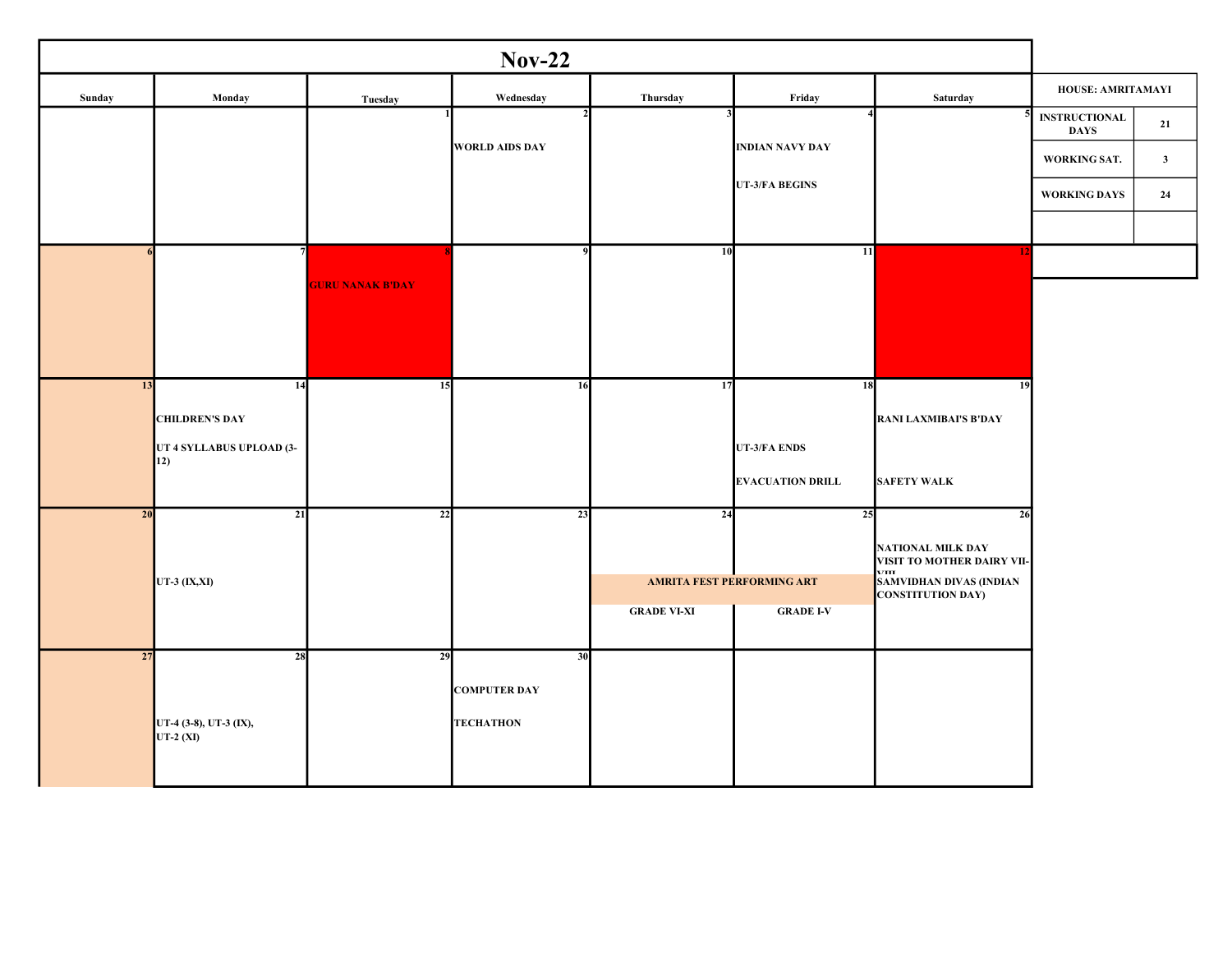| Sunday                                                | Monday                               | Tuesday | Wednesday                   | Thursday             | Friday                                                         | Saturday                            | HOUSE: ANANDMAYI                    |                |
|-------------------------------------------------------|--------------------------------------|---------|-----------------------------|----------------------|----------------------------------------------------------------|-------------------------------------|-------------------------------------|----------------|
|                                                       |                                      |         |                             |                      |                                                                |                                     | <b>INSTRUCTIONAL</b><br><b>DAYS</b> | 22             |
|                                                       |                                      |         |                             |                      | <b>INTERNATIONAL</b><br><b>COMPUTER LITERACY</b><br><b>DAV</b> | DR. RAJENDRA PRASAD<br><b>B'DAY</b> | WORKING SAT.                        | 3 <sup>1</sup> |
|                                                       |                                      |         |                             |                      |                                                                |                                     | WORKING DAYS                        | 25             |
|                                                       |                                      |         |                             |                      |                                                                |                                     |                                     |                |
| <b>INDIAN NAVY DAY</b>                                |                                      |         | <b>INDIAN ARM FORCE DAY</b> |                      | $\mathbf{o}$                                                   |                                     |                                     |                |
| NATIONAL HISTORY UT-4 (3-8), UT-3 (IX),<br><b>DAY</b> | UT-2 (XI)                            |         |                             |                      |                                                                |                                     |                                     |                |
| 11                                                    | 12                                   | 13      | 14                          | 15                   | 16                                                             | 17                                  |                                     |                |
|                                                       |                                      |         | <b>GEETA DIVAS</b>          |                      | <b>VIJAY DIVAS</b>                                             | ANNUAL DAY III-IX NAVRAS            |                                     |                |
|                                                       | UT-4 (3-8), UT-3 (IX),<br>$UT-2(XI)$ |         |                             |                      |                                                                |                                     |                                     |                |
| 18                                                    | 19                                   | 20      | 21                          | 22                   | 23                                                             | 24                                  |                                     |                |
|                                                       |                                      |         |                             | <b>RAMANUJAN DAY</b> | <b>KISAN DIVAS</b>                                             | <b>FAREWELL XII</b>                 |                                     |                |
|                                                       | UT-4 (3-8), UT-3 (IX),<br>UT-2 (XI)  |         |                             | <b>MATHS DAY</b>     |                                                                |                                     |                                     |                |
|                                                       |                                      |         |                             |                      |                                                                | <b>SAFETY WALK</b>                  |                                     |                |
| 25                                                    | 26                                   | 27      | 28                          | 29                   | 30                                                             | 31                                  |                                     |                |
|                                                       |                                      |         |                             |                      |                                                                | <b>WINTER BREAK</b>                 |                                     |                |
|                                                       | UT-4 (3-8), UT-3 (IX),<br>UT-2 (XI)  |         |                             | $UT-4$               |                                                                | PTM (3-5)                           |                                     |                |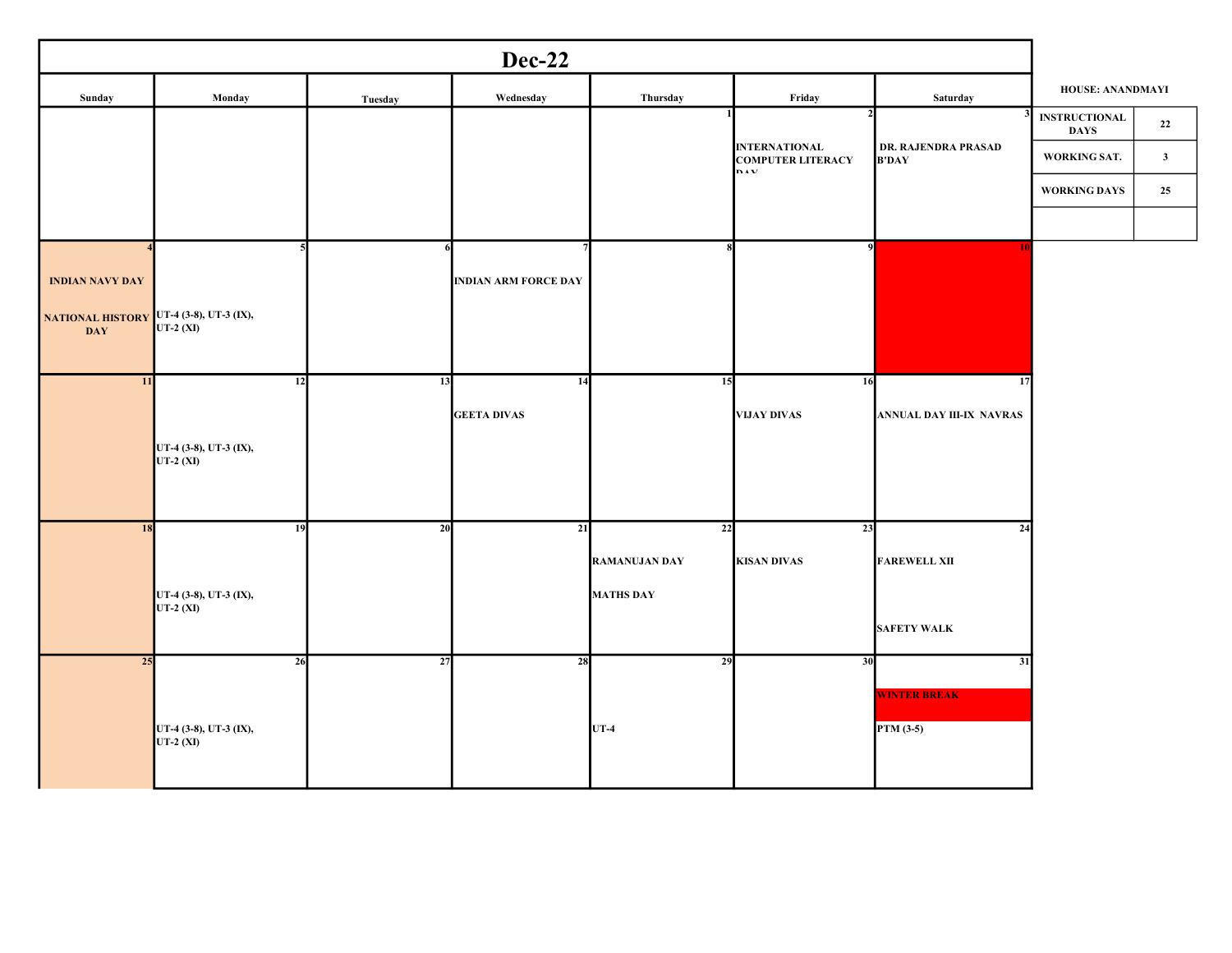| $Jan-23$              |                                                     |                     |           |                                                                 |                               |                                                                                   |                                     |                |  |  |
|-----------------------|-----------------------------------------------------|---------------------|-----------|-----------------------------------------------------------------|-------------------------------|-----------------------------------------------------------------------------------|-------------------------------------|----------------|--|--|
| Sunday                | Monday                                              | Tuesday             | Wednesday | Thursday                                                        | Friday                        | Saturday                                                                          | HOUSE: JYOTIRMAYIMAYI               |                |  |  |
|                       |                                                     |                     |           |                                                                 |                               |                                                                                   | <b>INSTRUCTIONAL</b><br><b>DAYS</b> | 16             |  |  |
|                       |                                                     | <b>WINTER BREAK</b> |           |                                                                 |                               |                                                                                   | WORKING SAT.                        | $\overline{2}$ |  |  |
|                       |                                                     |                     |           |                                                                 |                               |                                                                                   | WORKING DAYS                        | 18             |  |  |
|                       | <b>SCHOOL REOPENS (NUR-XII)</b>                     | 10                  | 11        | 12<br>NATIONAL YOUTH DAY<br>PRE FINAL (IX,XI)                   | 13                            | 14<br>PTM(VI-IX)                                                                  |                                     |                |  |  |
| 15<br><b>ARMY DAY</b> | 16<br>PRE FINAL (IX,XI)                             | 17                  | 18        | 19<br>PRE FINAL (IX,XI)                                         | 20<br><b>EVACUATION DRILL</b> |                                                                                   |                                     |                |  |  |
| 22                    | 23<br><b>NETAJI'S BIRTHDAY</b><br>PRE FINAL (IX,XI) | 24                  | 25        | 2 <sub>l</sub><br><b>REPUBLIC DAY</b><br><b>BASANT PANCHANI</b> | 27<br>PRE FINAL (IX,XI)       | 28<br><b>BIRTH ANNIVERSARY OF</b><br><b>LALA LAGPAT RAI</b><br><b>SAFETY WALK</b> |                                     |                |  |  |
| 29                    | 30<br>PRE FINAL (IX,XI)                             | 31                  |           |                                                                 |                               |                                                                                   |                                     |                |  |  |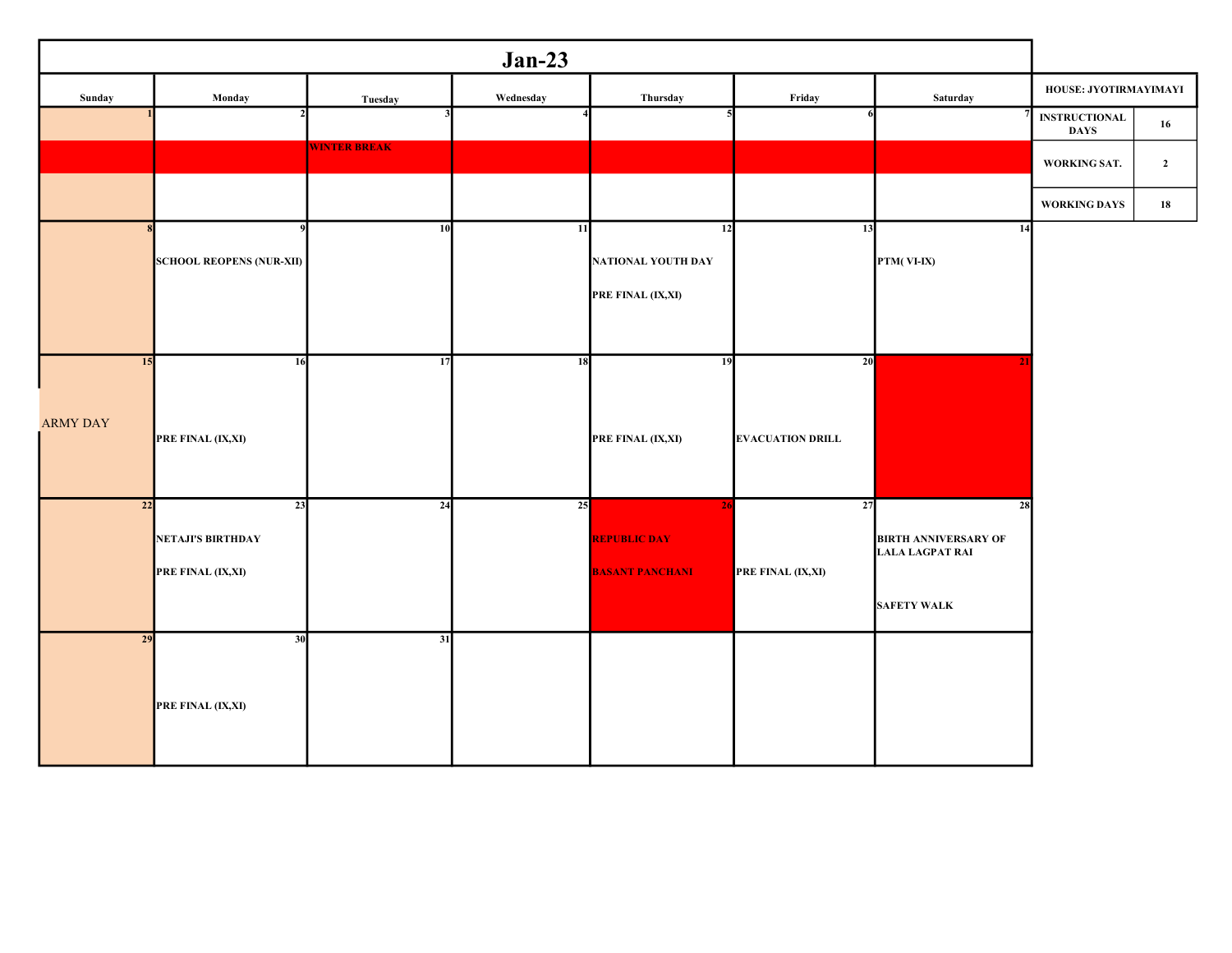|                                                                |                                          | <b>Feb-23</b> |                        |                        |                        |                 |           |  |  |  |  |  |
|----------------------------------------------------------------|------------------------------------------|---------------|------------------------|------------------------|------------------------|-----------------|-----------|--|--|--|--|--|
| HOUSE: CHINMAYI                                                | Saturday                                 | Friday        | Thursday               | Wednesday              | Tuesday                | Monday          | Sunday    |  |  |  |  |  |
| $\textcolor{red}{\textbf{INSTRUCTIONAL}}$<br>21<br><b>DAYS</b> |                                          |               |                        |                        |                        |                 |           |  |  |  |  |  |
| WORKING SAT.<br>$\overline{2}$                                 |                                          |               |                        |                        |                        |                 |           |  |  |  |  |  |
| WORKING DAYS                                                   |                                          |               |                        |                        |                        |                 |           |  |  |  |  |  |
|                                                                |                                          |               |                        |                        |                        |                 |           |  |  |  |  |  |
|                                                                | -11                                      | 10            |                        |                        |                        |                 |           |  |  |  |  |  |
|                                                                |                                          |               |                        |                        |                        | <b>REVISION</b> |           |  |  |  |  |  |
|                                                                |                                          |               |                        |                        |                        |                 |           |  |  |  |  |  |
|                                                                |                                          |               |                        |                        |                        |                 |           |  |  |  |  |  |
|                                                                |                                          | 17            | 16                     | 15                     | 14                     | 13              | 12        |  |  |  |  |  |
|                                                                | <b>MAHASHIVRATRI</b>                     |               |                        |                        |                        |                 |           |  |  |  |  |  |
|                                                                |                                          |               |                        |                        |                        |                 |           |  |  |  |  |  |
|                                                                |                                          |               |                        |                        |                        |                 |           |  |  |  |  |  |
|                                                                | 25                                       | 24            | 23                     | 22                     | 21                     | $\overline{20}$ | <b>19</b> |  |  |  |  |  |
|                                                                | <b>ANNUAL SPORTS</b><br>WEEK(FOUNDATION) |               |                        | $\mathbf{P}\mathbf{L}$ | $\mathbf{P}\mathbf{L}$ |                 |           |  |  |  |  |  |
|                                                                | <b>AMRITA KHEL UTSAV</b>                 | TERM 2(IX,XI) | <b>TERM 2 III-VIII</b> |                        |                        |                 |           |  |  |  |  |  |
|                                                                |                                          |               |                        |                        |                        |                 |           |  |  |  |  |  |
|                                                                |                                          |               |                        |                        | 28                     | 27              | 26        |  |  |  |  |  |
|                                                                |                                          |               |                        |                        | NATIONAL SCIENCE DAY   |                 |           |  |  |  |  |  |
|                                                                |                                          |               |                        |                        | TERM 2(IX,XI)          | TERM 2 III-VIII |           |  |  |  |  |  |
|                                                                |                                          |               |                        |                        |                        |                 |           |  |  |  |  |  |
|                                                                |                                          |               |                        |                        |                        |                 |           |  |  |  |  |  |